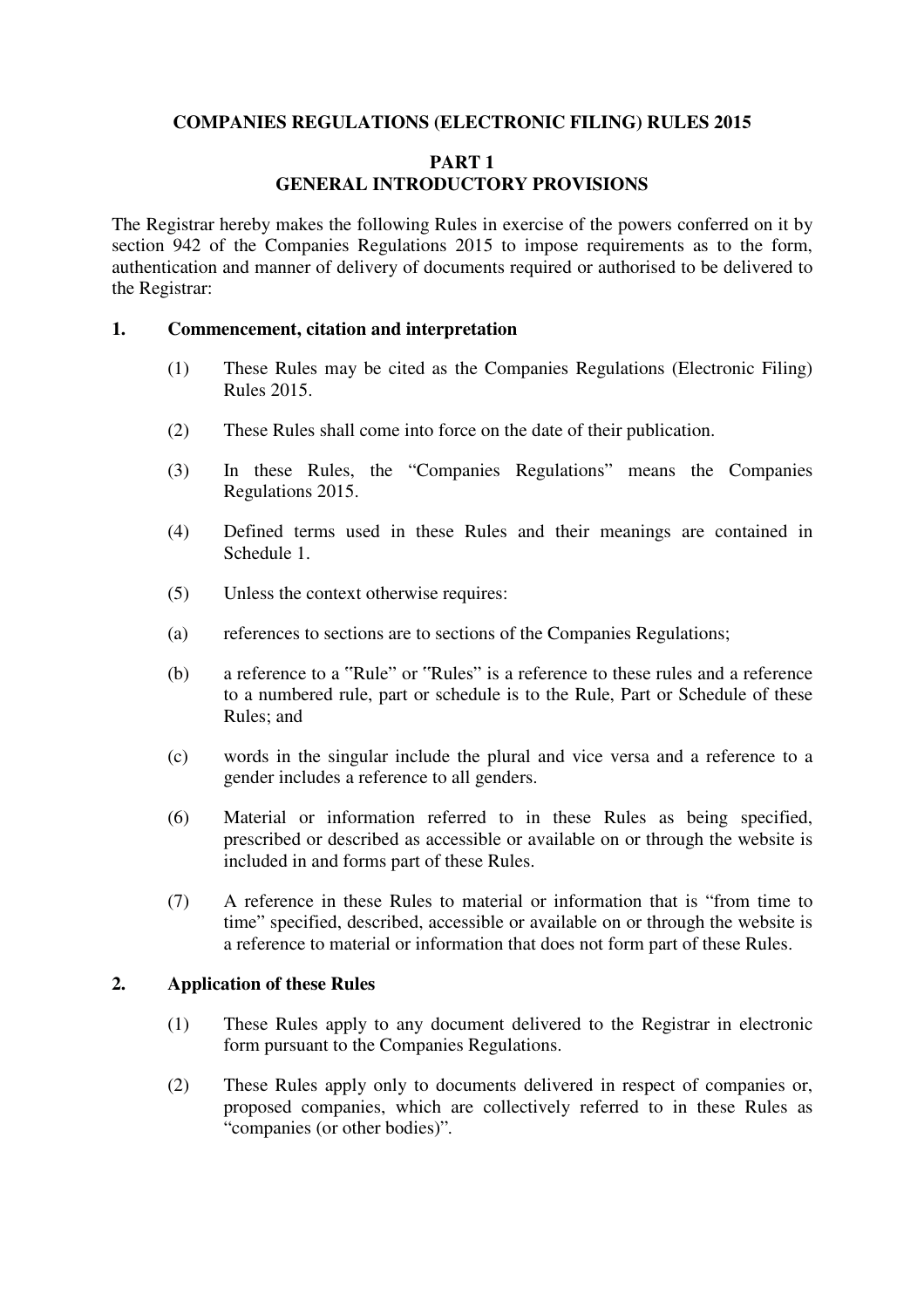## **PART 2 ELECTRONIC FILING**

# *Chapter 1* **General provisions**

### **4. Application of Part**

- (1) This Part applies to documents delivered to the Registrar using Electronic Filing and shall be construed accordingly.
- (2) The documents that may be delivered to the Registrar using Electronic Filing are specified from time to time on the website.

## **5. Using Electronic Filing**

- (1) To deliver a document using Electronic Filing the presenter must:
- (a) have access to the internet;
- (b) have an email account;
- (c) be a registered user of Electronic Filing (information about the registration process is available from time to time on the website of the Registrar);
- (d) subject to Rule 5(4), be a registered user for the company (or other body) to which the document relates (unless it is an incorporation package).
- (2) Subject to Rule 5(3), in delivering a document using Electronic Filing the presenter on behalf of the company (or other body) consents to any communication from the Registrar relating to or arising out of the delivery of that document being sent only in electronic form.
- (3) A company incorporated using Electronic Filing may request a paper copy of its certificate of incorporation from the Registrar.
- (4) A presenter who delivers a charge document either as an interested person or for and on behalf of an interested person must provide such supporting documentation as the Registrar may require.
- (5) The Registrar's requirements on how presenters register to use Electronic Filing are specified from time to time on the website.
- (6) An incorporation package may only be delivered by a presenter who has provided such supporting documentation as the Registrar may require evidencing their status as an incorporation agent.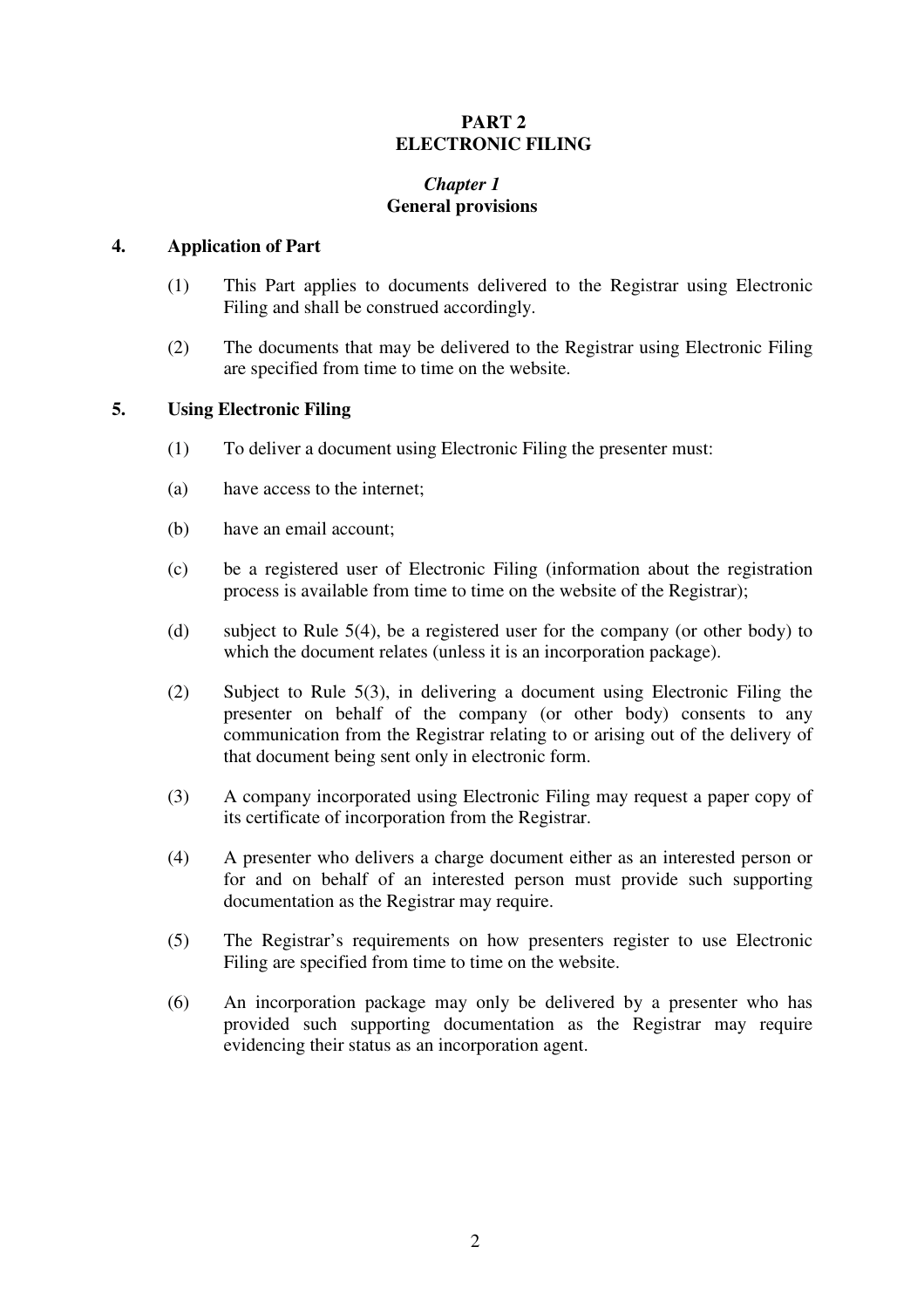# *Chapter 2* **Form of document**

### *General requirements*

## **6. Document to be in the form of a template**

- (1) Except for articles of association delivered with a company incorporation package (see Rule 7) accounts (see Rule 8), or copy instruments (see Rule 10 (2)), each document must be in the form of the template supplied for that purpose by the Registrar on the website*.*
- (2) The presenter must complete every data input field in a template unless the field is a non-mandatory one or there is otherwise no legal requirement or authority to provide the information requested.
- (3) Where a document template is used, the document template must be completed on-line while the presenter is logged onto Electronic Filing.

# **7. The company incorporation package**

- (1) This Rule applies to a company incorporation package.
- (2) The articles of association are viewed by selecting the "articles of association" link in the incorporation template.
- (3) Model articles can be viewed by selecting the "model articles" link in the incorporation template.
- (4) Articles of association delivered with a company incorporation package (if any) must be authenticated by the initial members on delivery to the Registrar in accordance with Rule 12.

#### **8. Accounts**

- (1) This Rule applies to company accounts.
- (2) Company accounts may only be delivered using Electronic Filing if they are provided in a compatible PDF file.

# **9. Notice of change of name**

A notice of change of name by resolution may only be delivered using Electronic Filing if:

- (a) it is specified where indicated in the relevant template whether the change of name is conditional on the occurrence of an event as contemplated by section 66(2);
- (b) it is accompanied by a copy of the resolution for a change of name in the form of a specified template; and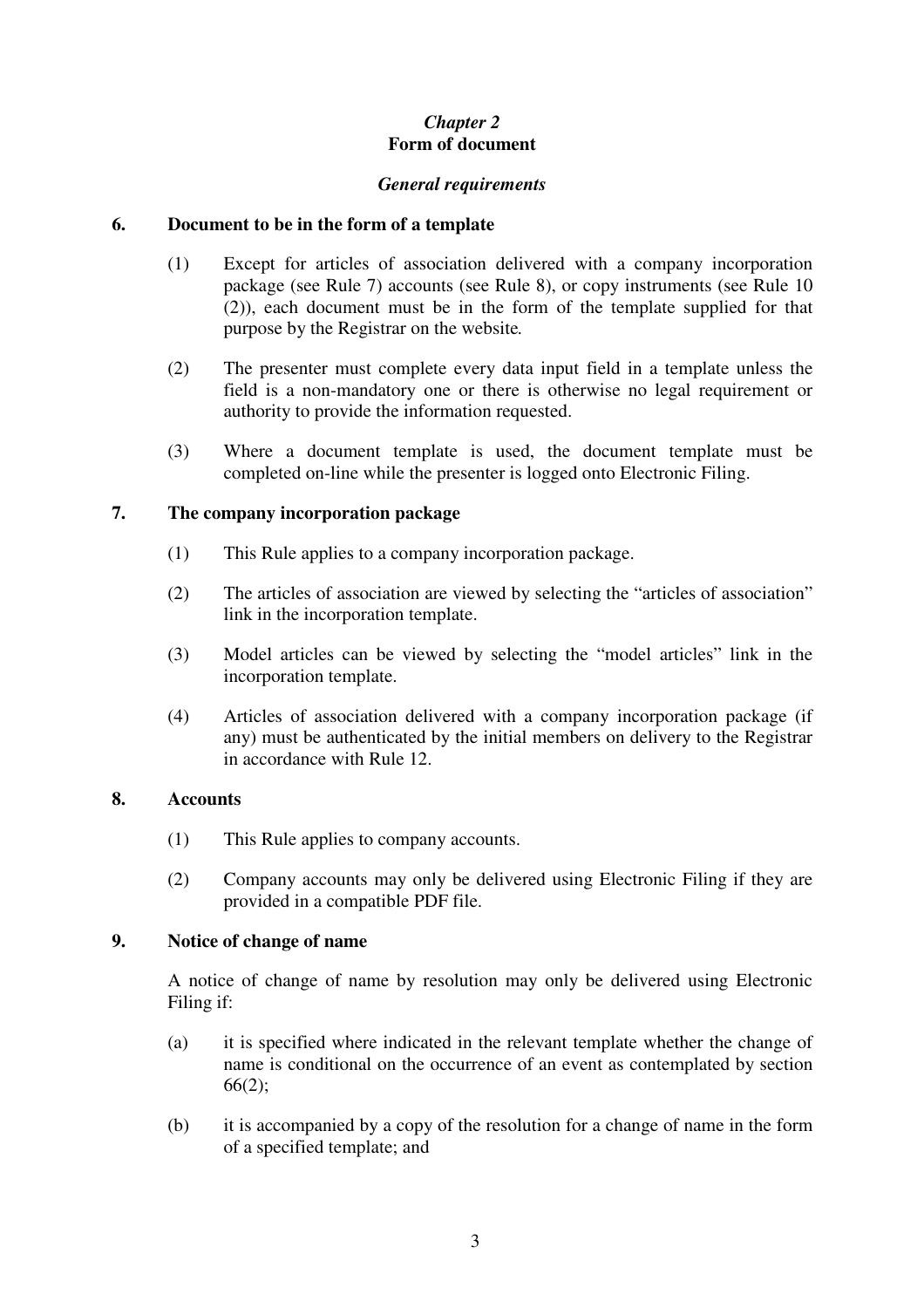(c) the resolution passed by the company is in the form of the resolution set out in that template.

## **10. Charge documents**

- (1) A charge document may only be delivered using Electronic Filing if it is accompanied by a copy instrument and the certificate referred to in section 784(3).
- (2) The copy instrument must be in the form of a compatible PDF file uploaded to the website with the charge document.
- (3) The certificate must be in the form of the template supplied for that purpose by the Registrar.
- (4) If the presenter elects to give the certificate under 784(3) using one of the prepopulated statements supplied by the Registrar by way of example in the relevant data input field, the presenter must satisfy himself as to the veracity and adequacy of the prepopulated statement and amend it as may be necessary before delivering the certificate to the Registrar.

# *Chapter 3*  **Authentication**

## **11. Personal authentication**

- (1) The requirements of this Rule are in addition to any other requirement imposed by this Chapter.
- (2) A document required by these Rules to be authenticated must, in the case of a company (or other body), be authenticated in the manner stipulated on the website by a presenter acting on the Company's behalf.

# **12. The company incorporation package**

- (1) The statement of compliance delivered under section 6(1) must be authenticated by each initial member to the articles of association by each initial member or by the initial members' agent, in each case in the manner stipulated on the website.
- (2) In authenticating the statement of compliance each initial member or the agent (as the case may be) instructs the Registrar to tag electronically the statement of compliance by way of authentication on his behalf.
- (3) The application for registration document delivered under section 6(1) must be authenticated by the person to be appointed in the manner stipulated on the website.
- (4) Authentication of articles of association for the purpose of section 6(4) shall be in the manner stipulated on the website.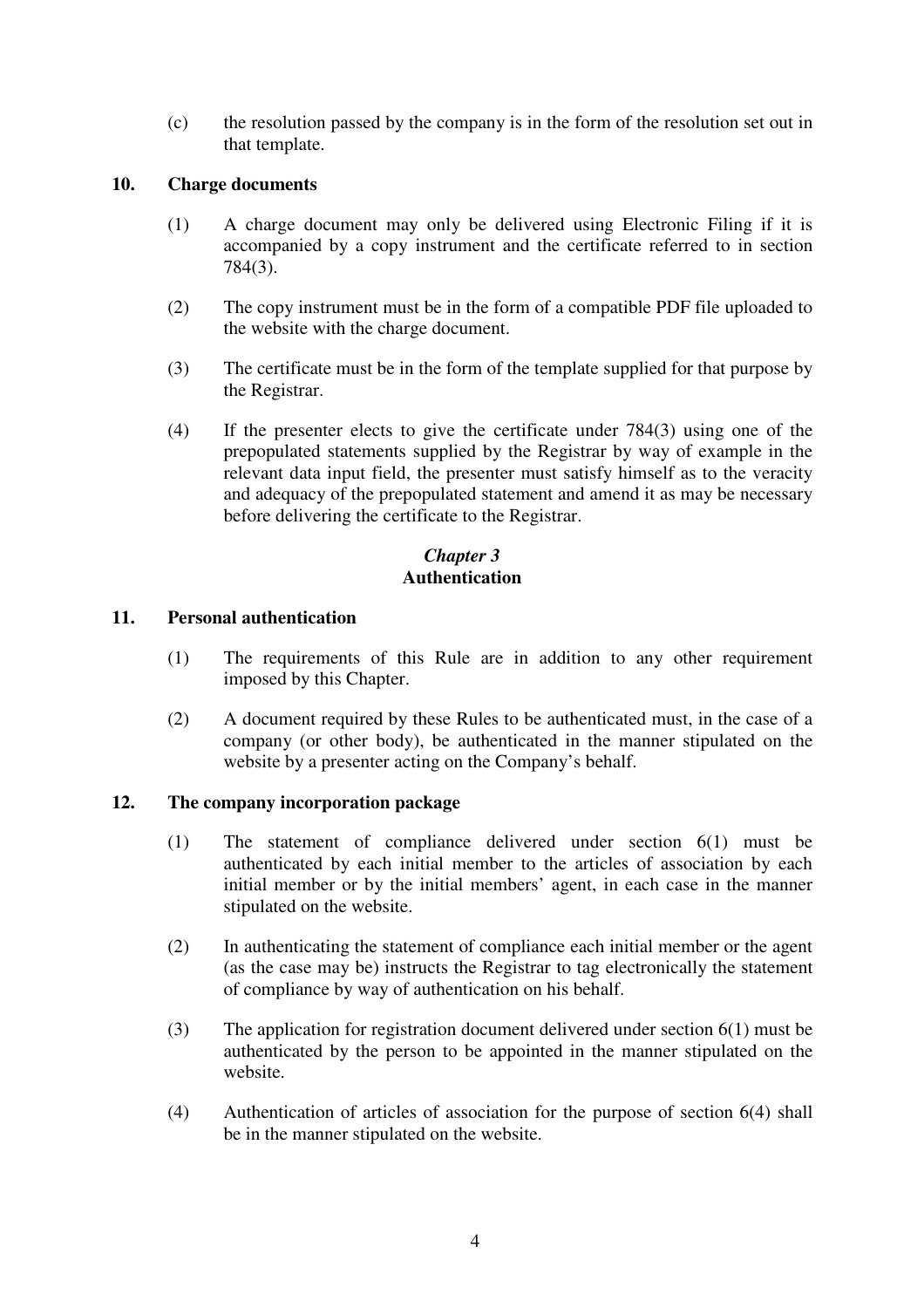### **13. Authentication of documents other than accounts and charge documents**

- (1) This Rule applies to any document delivered in respect of a company (or other body) except for company incorporation packages (see Rule 12) accounts (see Rule 14) and charge documents (see Rule 15).
- (2) The person who authenticates the document must belong to, or act under the specific authority of a person who belongs to, a category or class of person specified on the website or relevant template as being permitted to authenticate the document on behalf of the company (or other body).
- (3) The presenter may only use Electronic Filing to deliver a document in respect of a company (or other body) if he supplies the Registrar with the registered number and any other identifying code as may be specified by the Registrar from time to time of that company (or other body) every time he accesses the Electronic Filing facility on behalf of that company (or other body).
- (4) In selecting a template in which to deliver a document in respect of the company (or other body) the presenter instructs the Registrar to:
- (a) prepopulate the relevant data input fields with:
	- (i) the registered number of the company (or other body); and
	- (ii) the name of the company (or other body) associated on the Registrar's records with that registered number,

by way of authentication on the presenter's behalf; and

- (b) tag electronically the document by way of authentication on the presenter's behalf such that the electronic record of the document is indelibly associated with the presenter and the company (or other body).
- (5) A notification of a director or secretary's appointment must be authenticated by the person being appointed in the manner stipulated in the relevant template.

#### **14. Authentication of accounts**

- (1) This Rule applies to accounts.
- (2) The presenter of a company's accounts must act under the specific authority of that company's directors in delivering accounts to the Registrar.
- (3) The presenter must by way of authentication provide the Registrar with the registered number and any other identifying code as may be specified by the Registrar from time to time of that company (or other body) of the company in respect of which accounts are to be delivered.
- (4) The presenter instructs the Registrar to tag electronically the accounts by way of authentication on the presenter's behalf such that the electronic record of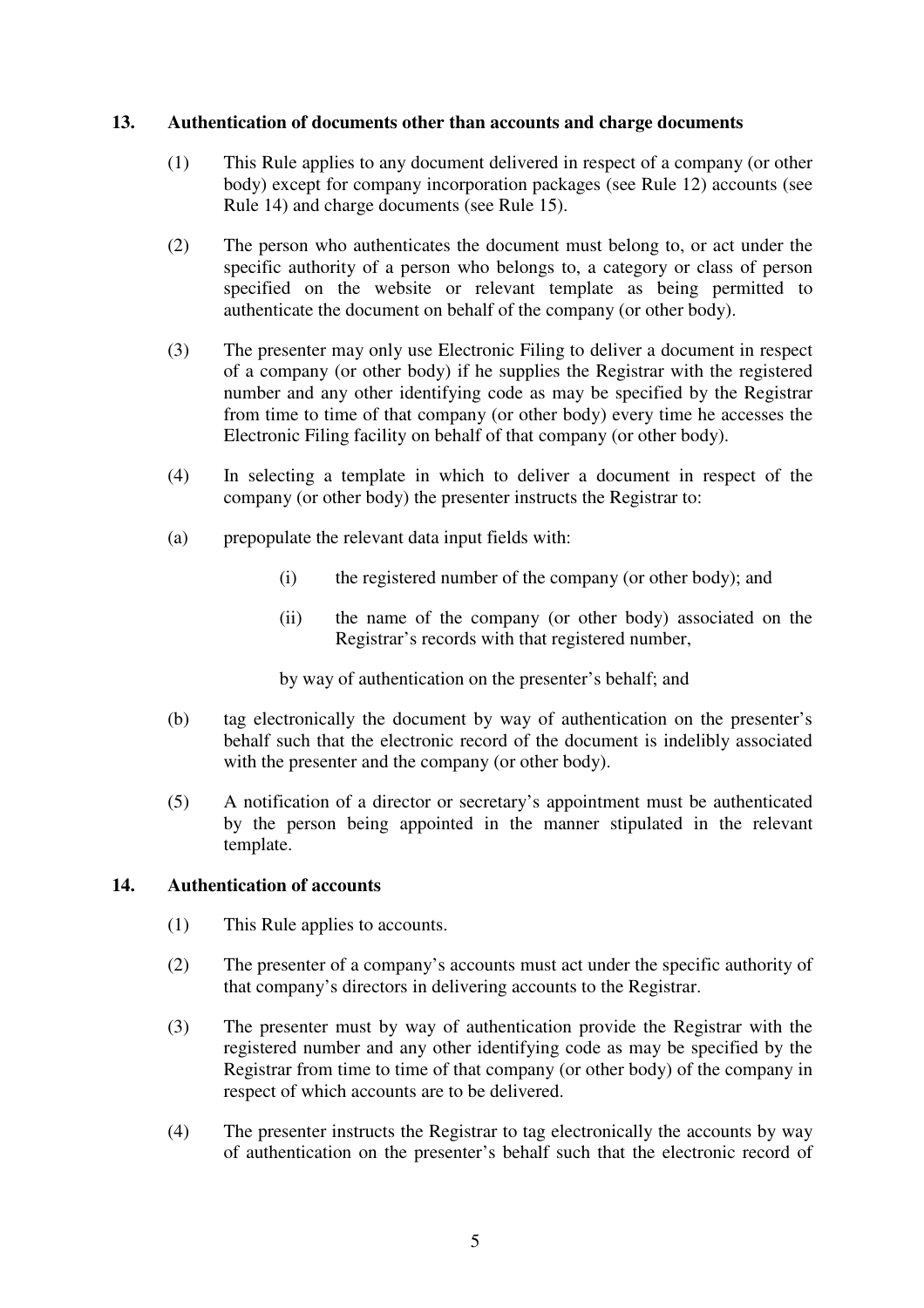the document is indelibly associated with the presenter and the company (or other body).

## **15. Authentication of charge documents**

- (1) This Rule applies to charge documents.
- (2) A person who authenticates a charge document for and on behalf of the company (or other body) subject to the charge must belong to, or act under the specific authority of a person who belongs to, a category or class of person specified on the website as being permitted to authenticate the charge document.
- (3) The presenter of a charge document to be delivered for and on behalf of the company (or other body) subject to the charge must provide such supporting documentation as the Registrar may require prior to submitting the relevant charge document.
- (4) A presenter who authenticates a charge document as an interested person or for and on behalf of an interested person must provide such supporting documentation as the Registrar may require prior to submitting the relevant charge document.
- (5) The certificate referred to in section 784(3)is authenticated by:
- (a) the provision of an appropriate confirmation by the person giving the certificate in the manner stipulated on the website; and
- (b) the provision the name of the person giving the certificate.
- (6) The presenter instructs the Registrar to tag electronically the charge document by way of authentication on the presenter's behalf with such that the electronic record of the document is indelibly associated with the presenter and the company (or other body).

## *Chapter 4*  **Delivery and receipt**

#### **16. Manner of delivery**

- (1) This Rule applies to all documents to be delivered through Electronic Filing.
- (2) Before he can deliver a document to the Registrar the presenter must be online and logged into Electronic Filing.
- (3) Save for when the document is a copy instrument a document or template is delivered when the presenter irrevocably submits it for filing on the website.
- (4) A copy instrument is delivered by delivering the charge document to which it is electronically linked.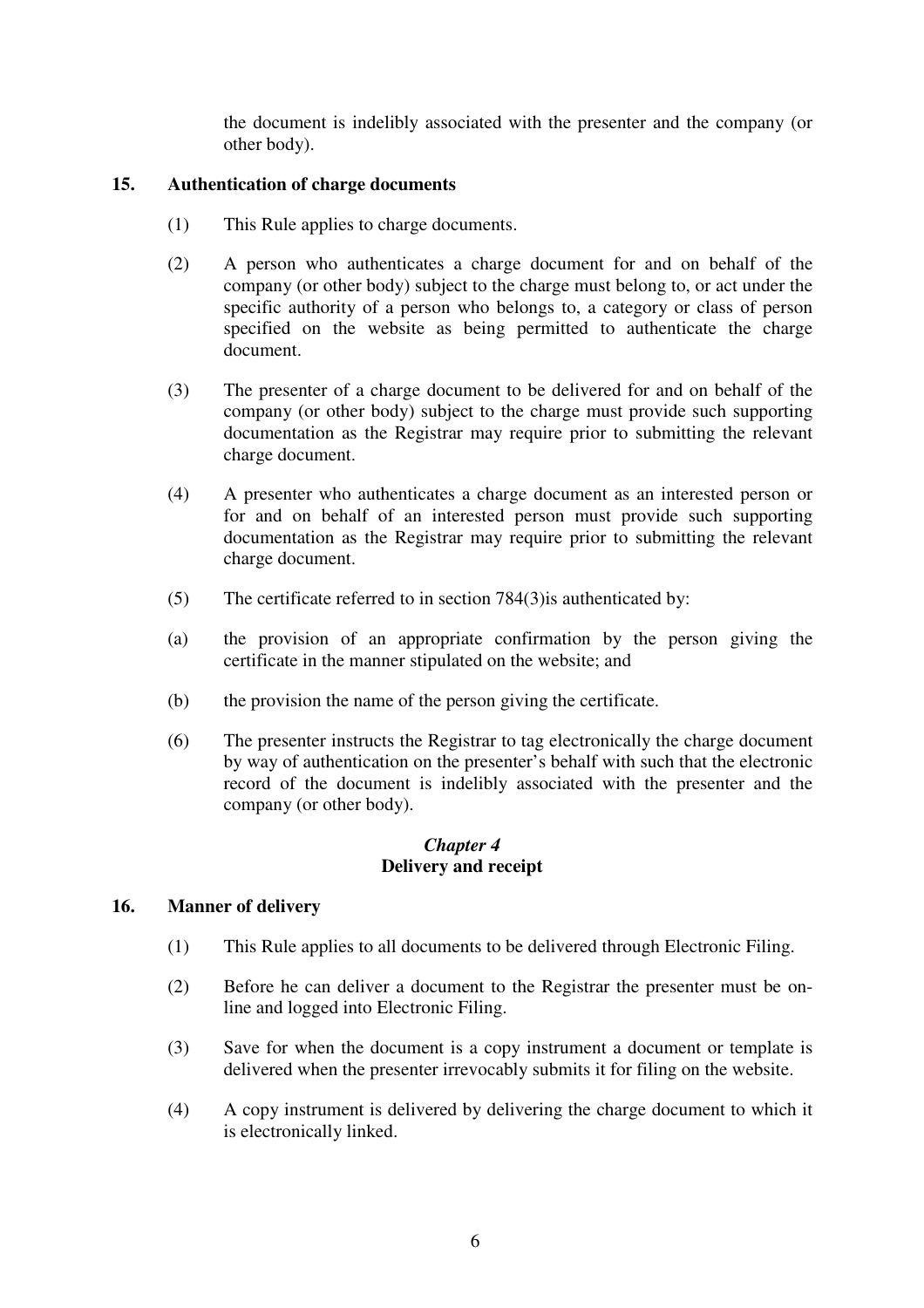# *Time of receipt*

# **17. Receipt**

- (1) A fee-bearing document delivered using Electronic Filing and in respect of which the fee is tendered by credit card or debit card is received when the fee payment is completed.
- (2) Save as provided in Rule 17(1) a document delivered using Electronic Filing is received when irrevocably submitted for filing.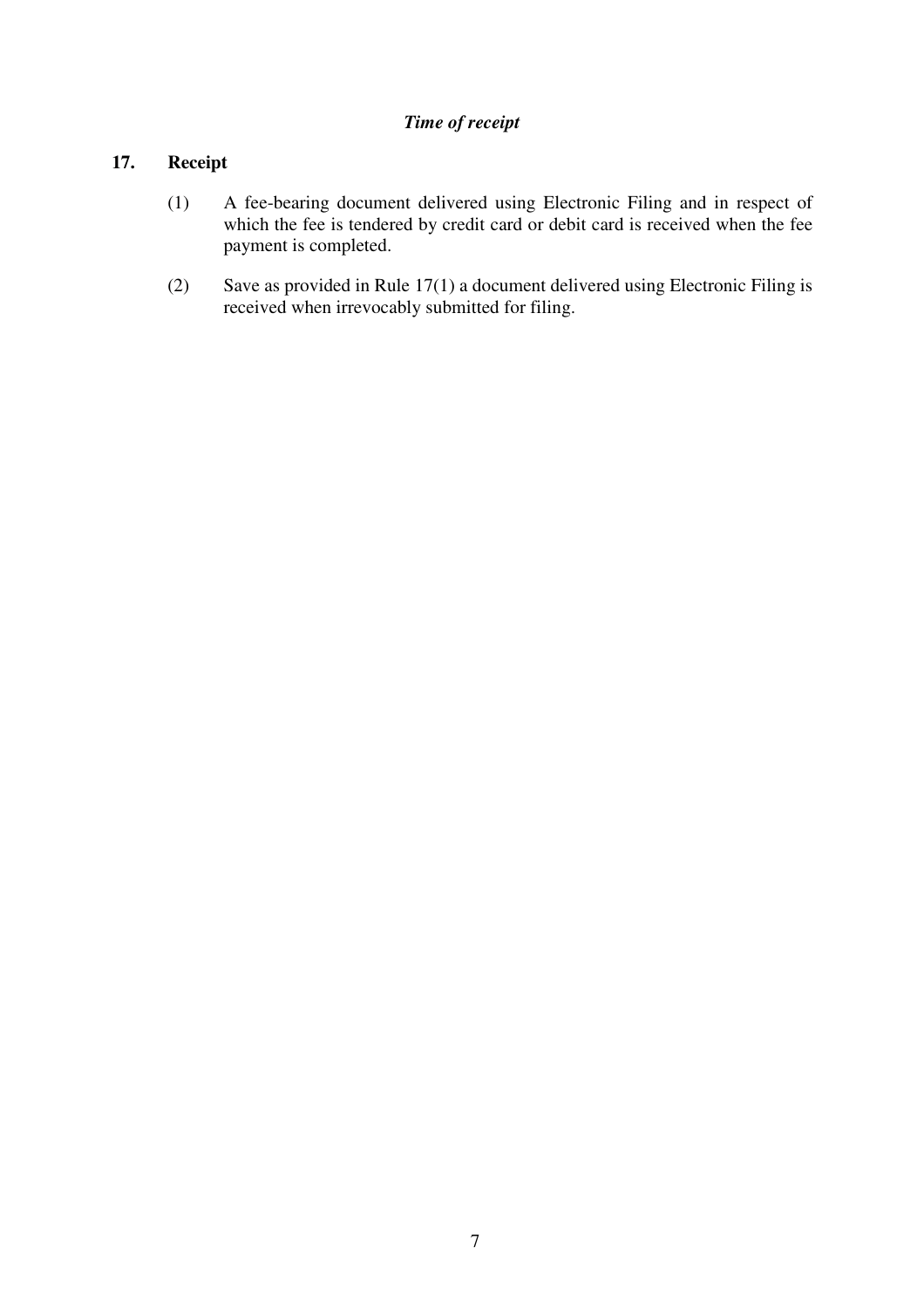### **SCHEDULE 1 DEFINED TERMS USED IN THIS VOLUME OF THE RULES AND THEIR MEANINGS (RULE 1(4))**

"accounts" means a copy of such of a company's annual accounts and reports and/or abbreviated accounts as are required to be or authorised to be delivered to the Registrar under the Companies Regulations and which are not excluded accounts;

"annual accounts and reports" has the meaning set out in section 444(2);

"charge" means a charge eligible for registration under Part 24 of the Companies Regulations;

"charge document" means a document in electronic form delivered or to be delivered pursuant to an obligation arising under Part 24 of the Companies Regulations;

"company" has the meaning given to it in section 1;

"company incorporation package" means an incorporation package in respect of a company;

"compatible PDF file" means a file in portable document format no greater than 10 megabytes in size;

"copy instrument" means a copy of the instrument by which a charge is created or evidenced;

"data input field" means:

- (a) a box or similarly delineated area visible in human readable form on a website the purpose of which is to capture information; together with
- (b) the descriptor text associated with the box the purpose of which is to signify the nature of the information required to be input into the box;

"document" means information required to be or authorised to be delivered to the Registrar under the Companies Regulations;

"Electronic Filing" means delivering a document to the Registrar, through the Registrar's online systems as detailed in these Rules;

"excluded accounts" means revised accounts delivered under section 428 or section 430 of the Companies Regulations;

"fee-bearing document" means:

- (a) a document for which a fee is payable in respect of its receipt; or
- (b) where a fee is payable in respect of the receipt of more than one document as part of a single transaction, each of those documents;

"incorporation template" means the template to be used to deliver a company incorporation package in electronic form to the Registrar using Electronic Filing;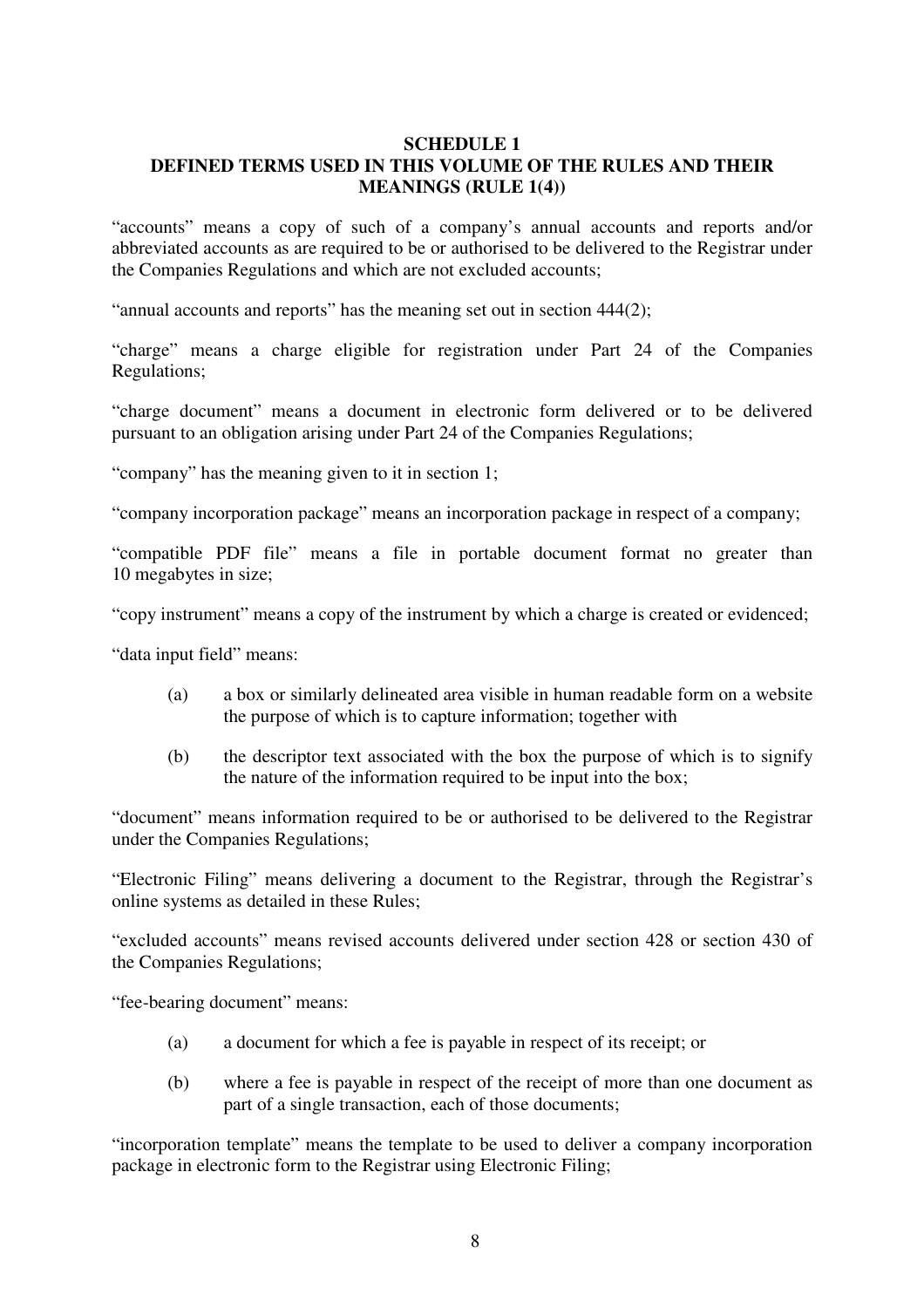"interested person" means any person interested in a charge other than the company (or other body) against which the charge is or is to be registered;

"presenter" means an individual person using Electronic Filing to deliver a document to the Registrar;

"resolution" means a special resolution for a change of name;

"template" means a specified set of data input boxes as found on the Registrar's website; and

"website" means the website maintained by the Registrar at www.adgm.com.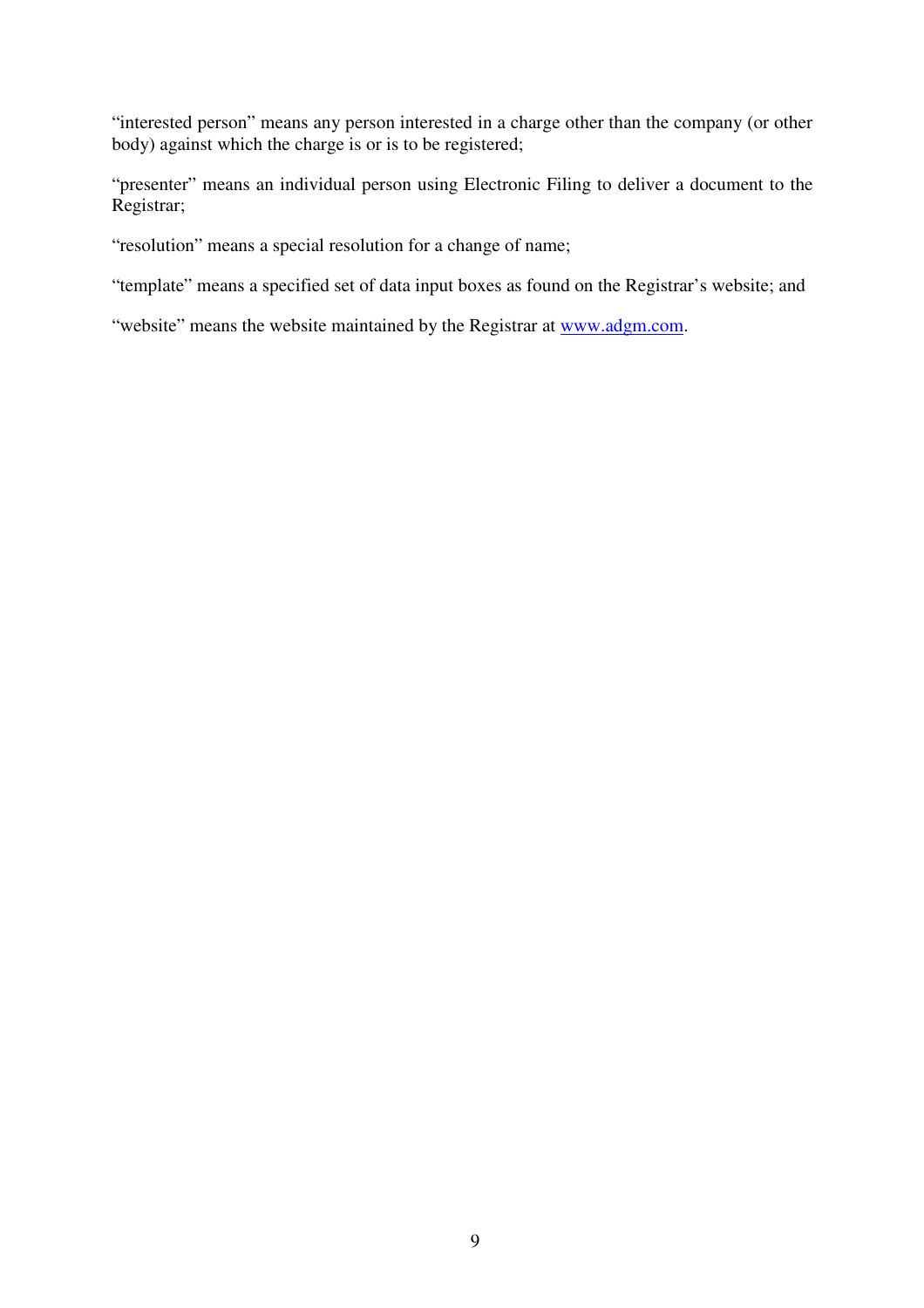# **SCHEDULE 2 DOCUMENTS THAT MAY BE DELIVERED TO THE REGISTRAR USING ELECTRONIC FILING**

| 1. Form  | 2. Name of form                                                                                                 | 3<br>Legislative<br>provision<br>authorizing or requiring delivery |
|----------|-----------------------------------------------------------------------------------------------------------------|--------------------------------------------------------------------|
| $INC-01$ | Reservation of company name                                                                                     | Section 47                                                         |
| $INC-02$ | Application to register a company                                                                               | Section 6                                                          |
| AF-AA01  | Filing of annual accounts                                                                                       | Section 415                                                        |
| AR-AR01  | <b>Annual Return</b>                                                                                            | Section 778                                                        |
| EDF-N01  | Notice of change of name by special<br>resolution                                                               | Section $66(1)$                                                    |
| EDF-N02  | Notice of change of name by conditional<br>resolution                                                           | Section $66(2)$                                                    |
| EDF-N03  | Notice confirming satisfaction of the<br>conditional resolution for change of<br>name                           | Section $66(3)$                                                    |
| EDF-N04  | Notice of change of name by means<br>provided for in the articles                                               | Section 67                                                         |
| EDF-C01  | Notice of amendment of articles                                                                                 | Section 24                                                         |
| EDF-C02  | Notice of existence of entrenched<br>provisions of the articles and restriction<br>on the amendment of articles | Section $21(1)$                                                    |
| EDF-C03  | Notice of removal of restriction on the<br>company's articles                                                   | Section $21(2)$                                                    |
| EDF-C05  | Notice of change of constitution by<br>order of court or other authority                                        | Section 31                                                         |
| EDF-RO01 | Notice of change of registered office<br>address                                                                | Section 75                                                         |
| EDF-CR01 | Notice of Single Alternative Inspection<br>Location (SAIL)                                                      | Section 996                                                        |
| EDF-CR02 | Change of location of the company<br>records to<br>the<br>single<br>alternative<br>inspection location (SAIL)   | Section 996                                                        |
| EDF-CR03 | Change of location of the company<br>records to the registered office                                           | Section 996                                                        |
| EDF-DS01 | Appointment and Cessation of Directors<br>and Secretary                                                         | Sections 157 and 293                                               |
| EDF-DS02 | Change of details of director and<br>secretary                                                                  | Section 157 and 293                                                |
| EDF-A01  | Change of accounting reference date                                                                             | Section 381                                                        |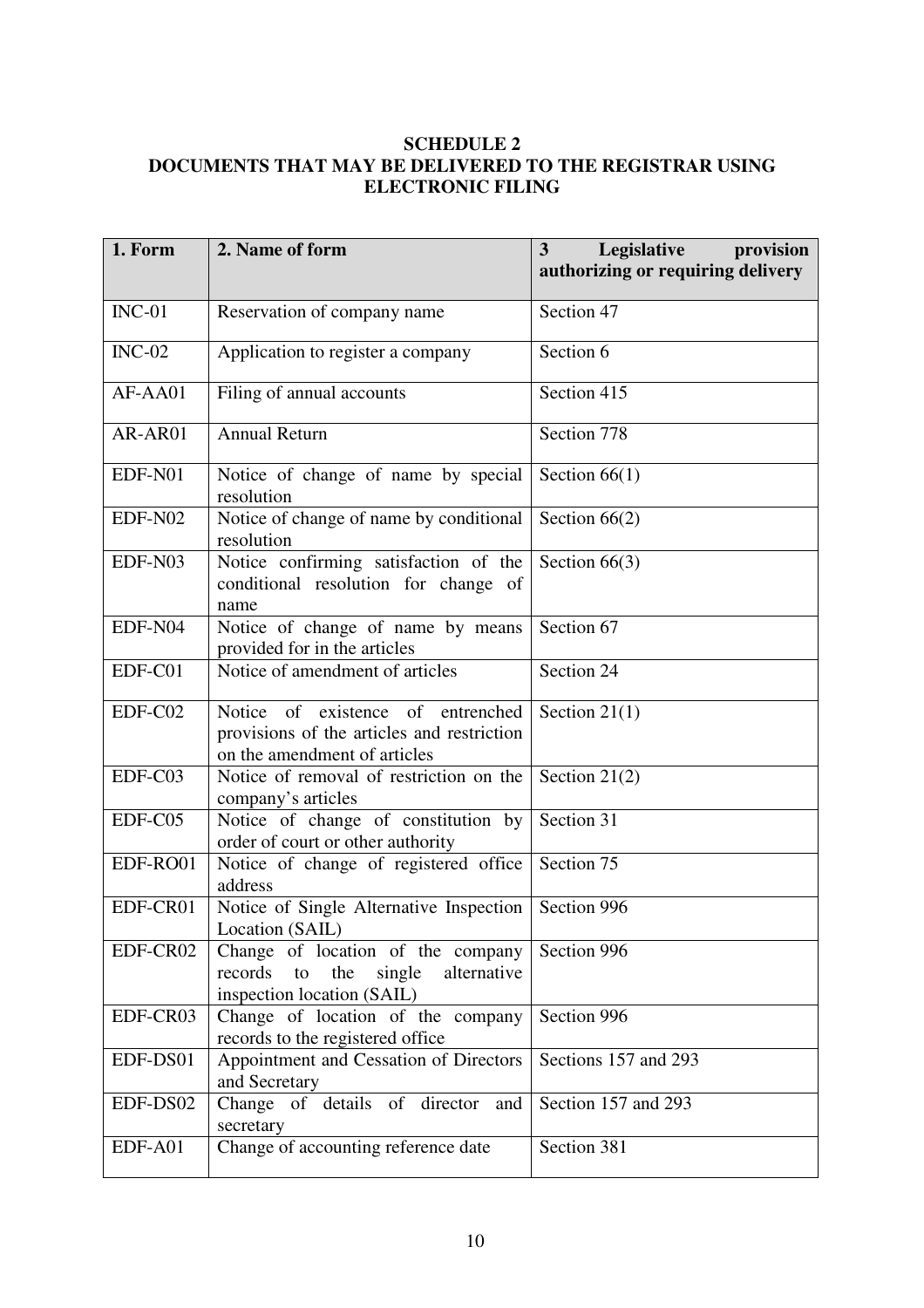| 1. Form  | 2. Name of form                                                                                                                                | <b>Legislative</b><br>provision<br>3<br>authorizing or requiring delivery |
|----------|------------------------------------------------------------------------------------------------------------------------------------------------|---------------------------------------------------------------------------|
| EDF-A03  | Notice of resolution removing auditor<br>from office                                                                                           | Section 481                                                               |
| EDF-SC01 | Notice of allotment of shares                                                                                                                  | Section 514                                                               |
| EDF-SC02 | Notice of consolidation, sub-division,<br>redemption of shares                                                                                 | Sections 569 and 628                                                      |
| EDF-SC03 | Return of purchase of own shares                                                                                                               | Section 647                                                               |
| EDF-SC04 | Notice of sale or transfer of treasury<br>shares                                                                                               | Section 669                                                               |
| EDF-SC05 | Notice of cancellation of treasury shares                                                                                                      | Section 648                                                               |
| EDF-SC06 | Notice of cancellation of shares                                                                                                               | Section 671                                                               |
| EDF-SC07 | Notice of cancellation of shares held by<br>or for a public company                                                                            | Section 603                                                               |
| EDF-SC08 | Notice of name or other designation of<br>class of shares                                                                                      | Section 577                                                               |
| EDF-SC09 | Return of allotment by an unlimited<br>company allotting a new class of shares                                                                 | Section 515                                                               |
| EDF-SC10 | Notice of particulars of variation of<br>rights attached to shares                                                                             | Section 578                                                               |
| EDF-SC11 | Notice of new class of members                                                                                                                 | Section 579                                                               |
| EDF-SC12 | Notice of particulars of variation of class<br>rights                                                                                          | Section 581                                                               |
| EDF-SC13 | Notice of name or other designation of<br>class of members                                                                                     | Section 580                                                               |
| EDF-SC14 | Notice of application to court for<br>cancellation of the special resolution<br>approving a redemption or purchase of<br>shares out of capital | Section 664                                                               |
| EDF-SC15 | <b>Statement of Capital</b>                                                                                                                    | N/A                                                                       |
| EDF-TC01 | Application for trading certificate for a<br>public company                                                                                    | Section 700                                                               |
| EDF-RR01 | Application by a private company for re-<br>registration as a public company                                                                   | Section 78                                                                |
| EDF-RR02 | Application by a public company for re-<br>registration as a private limited company                                                           | Section 84                                                                |
| EDF-RR03 | Notice of application to the court for<br>cancellation of resolution for<br>re-<br>registration                                                | Section 83                                                                |
| EDF-RR04 | Application by a private<br>limited<br>company for re-registration<br>as<br>an<br>unlimited company                                            | Section 87                                                                |